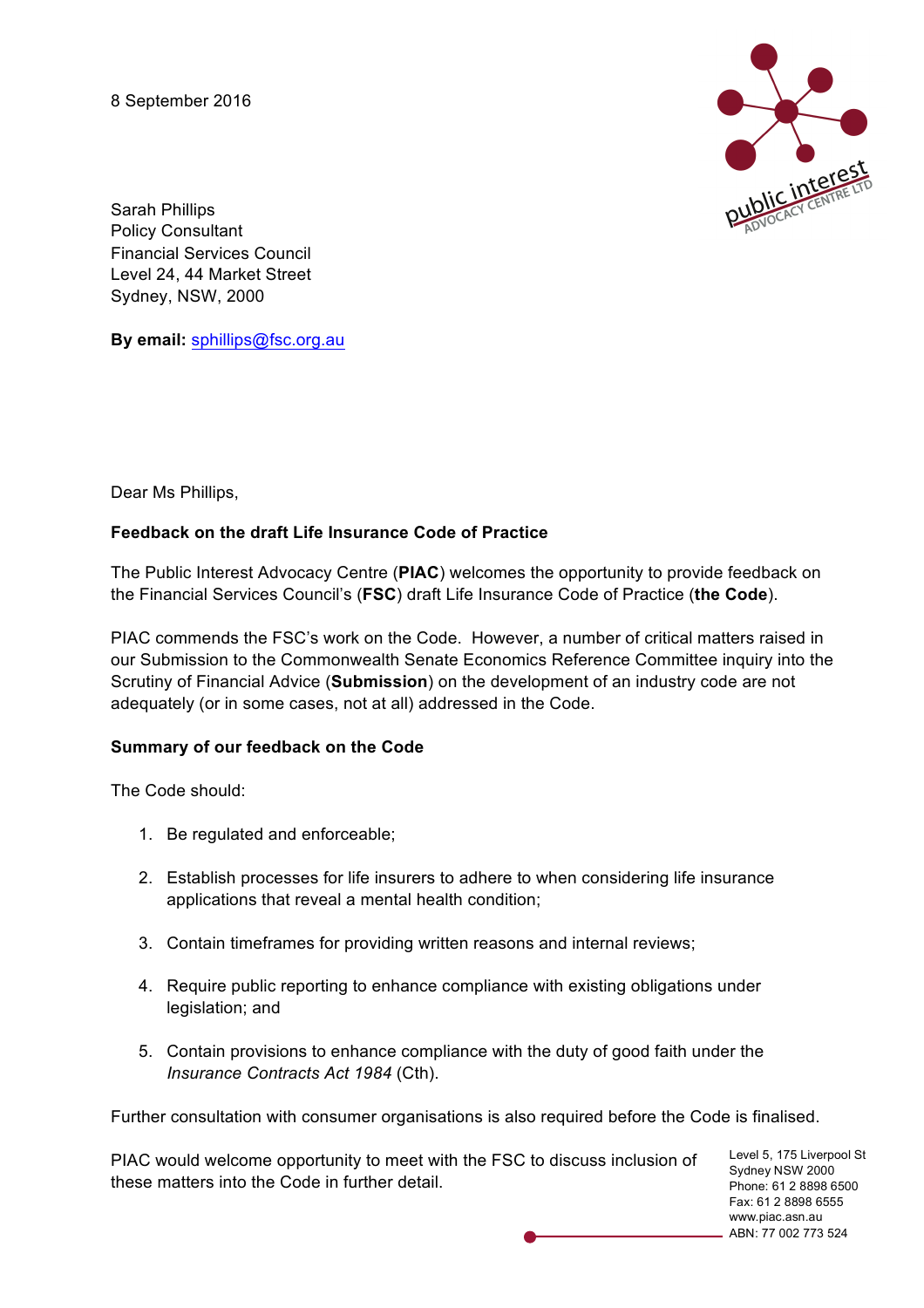# **Our experience**

PIAC is an independent, non-profit law and policy organisation that specialises in providing legal assistance and policy analysis in the area of disability discrimination.

Since 2012, PIAC has provided legal advice and representation to individuals who have experienced discrimination or, who have otherwise been treated unfairly, by general and life insurance providers on the basis of mental health. Approximately 75% of this casework relates to discriminatory practices in the life insurance industry.

PIAC's Submission discusses the systemic problems in relation to life insurance products and mental health identified through PIAC's work. It is our view that existing practices in the life insurance industry have failed to protect consumers with a current or past mental health condition (and in some cases, a mental health condition that has been unreasonably imputed by the insurer) from unlawful disability discrimination.

# **The terms of the Life Insurance Code of Practice should be enforceable**

The development of a Life Insurance Code of Practice is an opportunity for life insurance industry to develop enforceable best practice standards.

Recently, on 29 August 2016, Sally Loane the Chief Executive of FSC opined in the *Financial Review* that 'Australia's \$44 billion life insurance sector is part-way through its biggest reform agenda for decades'. Ms Loane further stated that the development of 'the code is the industry's commitment to strengthen community trust and confidence in life insurance, which is one of the most important financial protections a person can obtain'.

PIAC's casework shows that many insurers have been unwilling to improve their practices voluntarily. To be effective in delivering increased consumer protection and reducing the regulatory burdens for life insurers, the Code must be binding on, and enforceable against life insurers.

We reiterate the view expressed in our Submission that the Code should be similar to other industry codes that are required to be established for particular industries under Part IVB of the *Competition and Consumer Act 2010* (Cth), which is regulated by the Australian Competition & Consumer Commission.

# **The Code should establish processes for life insurers to adhere to when considering life insurance applications that reveal a mental health condition**

Part 5 of our Submission details the systemic problems arising from the way insurers currently assess applications for life insurance involving mental health disclosures.

PIAC acknowledges that Part 5 of the Code includes some steps to improve the guidance offered to insurers in their decision making process however more detail, plain language and clarity is required. For example Recommendation 2 of PIAC's submission recommends that a life insurance industry code of conduct should require insurers to:

- a. Ensure that applications for insurance that reveal a mental health condition or symptoms of a mental health condition are not automatically declined;
- b. Refer applications for insurance that reveal a mental health condition or symptoms of a mental health condition to an appropriately qualified underwriter;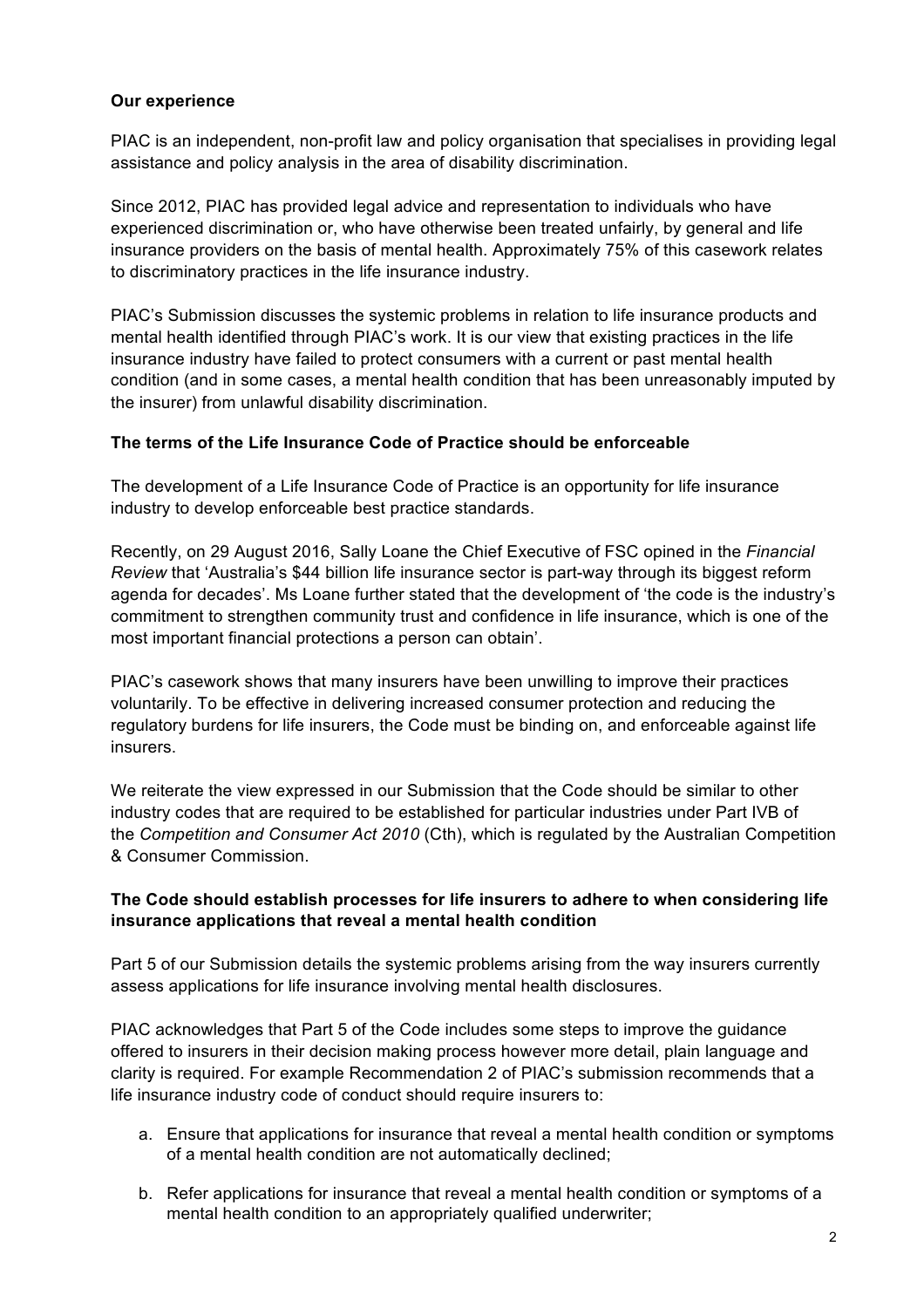- c. Give an applicant for insurance the opportunity to either withdraw their application or provide further information, including supporting medical documents, before declining to offer insurance or offering insurance on non-standard terms;
- d. Where an insurer offers insurance on non-standard terms (for example, with a mental health exclusion or a higher premium than a standard premium), specify:
	- i. how long it is intended that the exclusion/higher premium will apply to the policy.
	- ii. the criteria the insured would be required to satisfy to have the exclusion removed or premium reduced.
	- iii. the process for removing or amending of the exclusion/premium.
- e. Develop, implement and maintain policies that reflect the above practices.

The Code should be more specific about how the FSC will ensure that underwriters are 'appropriately trained and skilled' in assessing applications or claims raising mental health concerns, in accordance with FSC Standard No 21. Recommendation 3 of our submission recommends that:

The proposed life insurance industry code of conduct include and expand upon the training obligations set out in FSC Standard No 21 and which requires insurers to develop, implement and periodically deliver training to its officers, including call centre operators and underwriters on:

- a. Mental health conditions, the spectrum on which they can occur and their treatment;
- b. The operation and requirements of section 46 of the DDA (the insurance exception); and
- c. Communicating with people with mental illness.

# **The Code should require public reporting to enhance compliance**

Insurers should be required to report annually to the Australian Human Rights Commission (**AHRC**) regarding the number of times they have declined to provide insurance or offered insurance on non-standard terms on the ground of disability. Such an obligation would enhance accountability in relation to particular provisions of the *Disability Discrimination Act 1992* (Cth) (**DDA**). We refer you to Recommendation 11 of our Submission.

The FSC should identify legislation that creates obligations on life insurers, such as the DDA, and where appropriate include in the Code a mechanism requiring public reporting of specific information to enhance compliance.

### **Timeframes for providing written reasons and internal reviews**

The Code must contain solid, well-defined timeframes for considering and deciding insurance applications and for undertaking internal reviews. The timeframes should not be contingent upon vague notions of when the insurer has had time to "complete all enquiries". An estimate of the average timeframe ought reasonably be provided.

Where the insurer requires the insured to provide further information in order to undertake an internal review, insurers should be required to specify to the insured the further information within 14 days of the insurer asking for the review (see Recommendation 6 of our Submission).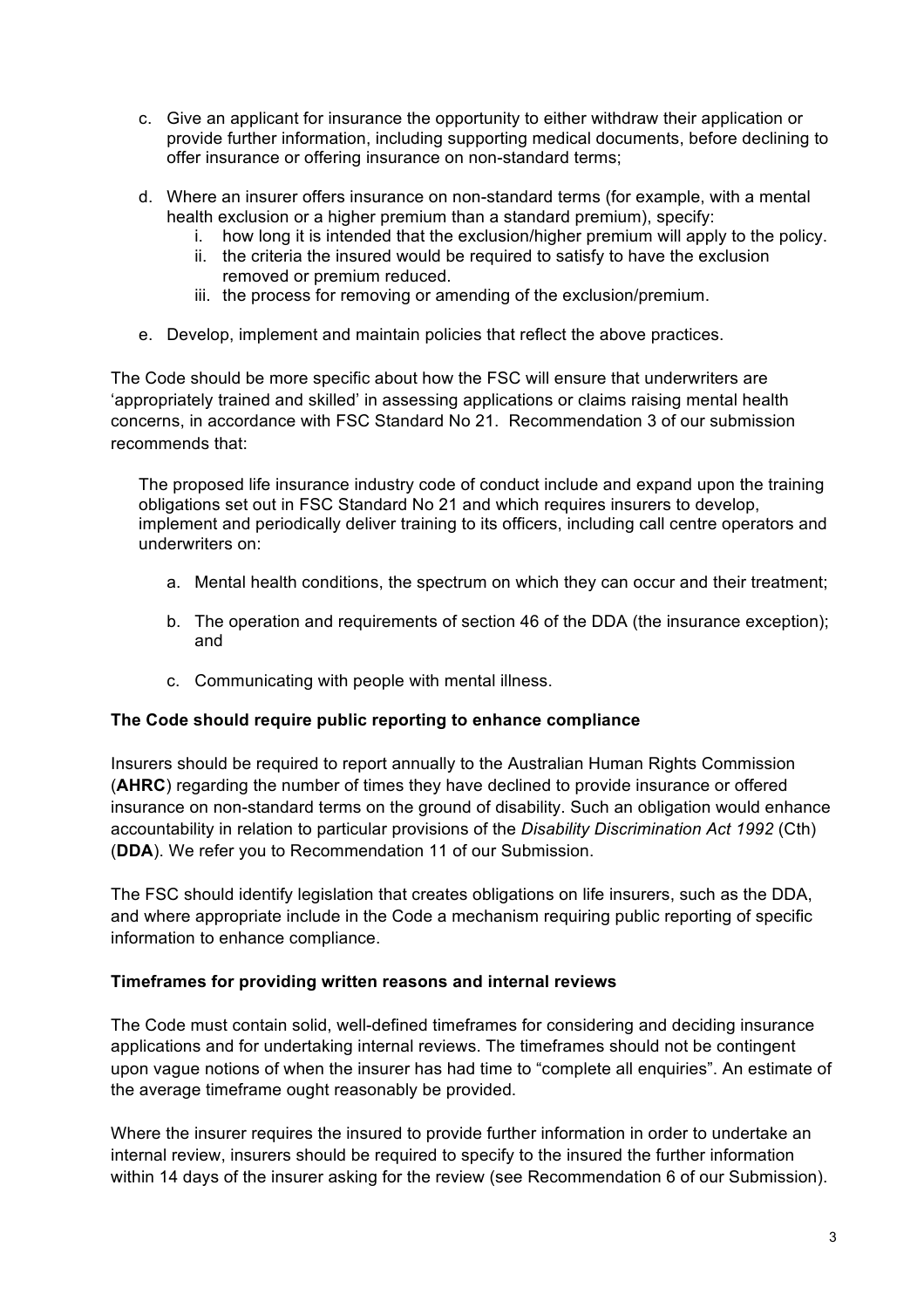PIAC suggests that the Code should also use diagrams, flow charts, or another visual methods to convey information about timeframes, decision making processes, the steps to access the complete range of dispute resolution options.

# **The Code should further enhance compliance with the duty of good faith**

Part 6 of our Submission details the systemic problems arising from insurers' avoidance of policies for an insured's purported failure to comply with their duty of disclosure at the time they applied for cover or to amend existing cover, in circumstances where the non-compliance is minor and innocent, or where the insured did not know, and could not reasonably have known, that the purported non-disclosure would have been relevant to the insurer's decision whether or not to offer a policy and on what terms.

PIAC is concerned that insurers appear to be unfairly and unnecessarily avoiding insurance policies to avoid paying legitimate, reasonable claims. PIAC is of the view that in some circumstances this practice constitutes a breach of the insurer's duty of good faith under the *Insurance Contracts Act 1984* (Cth).

As outlined in Recommendation 9, the Code should:

- a. Require insurers to vary rather than avoid policies wherever reasonably possible;
- b. Include guidance notes providing examples of situations in which variation rather than avoidance of a policy is appropriate, including where the insured has made a claim on their policy for an illness or condition that is unrelated to the illness or condition that it is alleged was required to have been disclosed during the application process.

### **Further consultation on the Code is required**

PIAC urges the FSC to revise the commencement timeframe and to extend the period for public consultation on the Code. The proposed timing for commencement of the Code is 1 October 2016, following a four-week period of public consultation. PIAC is of the view that a more substantive consultation process needs to be taken before the Code is finalised.

PIAC has seen and endorses the comments of each Financial Rights Legal Centre (FRLC) and the Consumer Action Law Centre (CALC) in relation to the contents of the Code as submitted to the FSC in version sixteen of the Code on 8 July 2016. The comments of each the FRLC and CALC exemplify the need for the further involvement of consumers in the development of the Code.

Further consultation should include each of the organisations that made a substantive submission to the Senate Economics Reference Committee inquiry into the Scrutiny of Financial Advice

# **Next steps**

Given the short consultation period available, PIAC has limited this submission on the Code to emphasising key submissions made in our Submission to the Senate Inquiry that are relevant to the development of the Code. As stated above, PIAC would welcome opportunity to meet with the FSC to discuss inclusion of these matters into the Code in further detail.